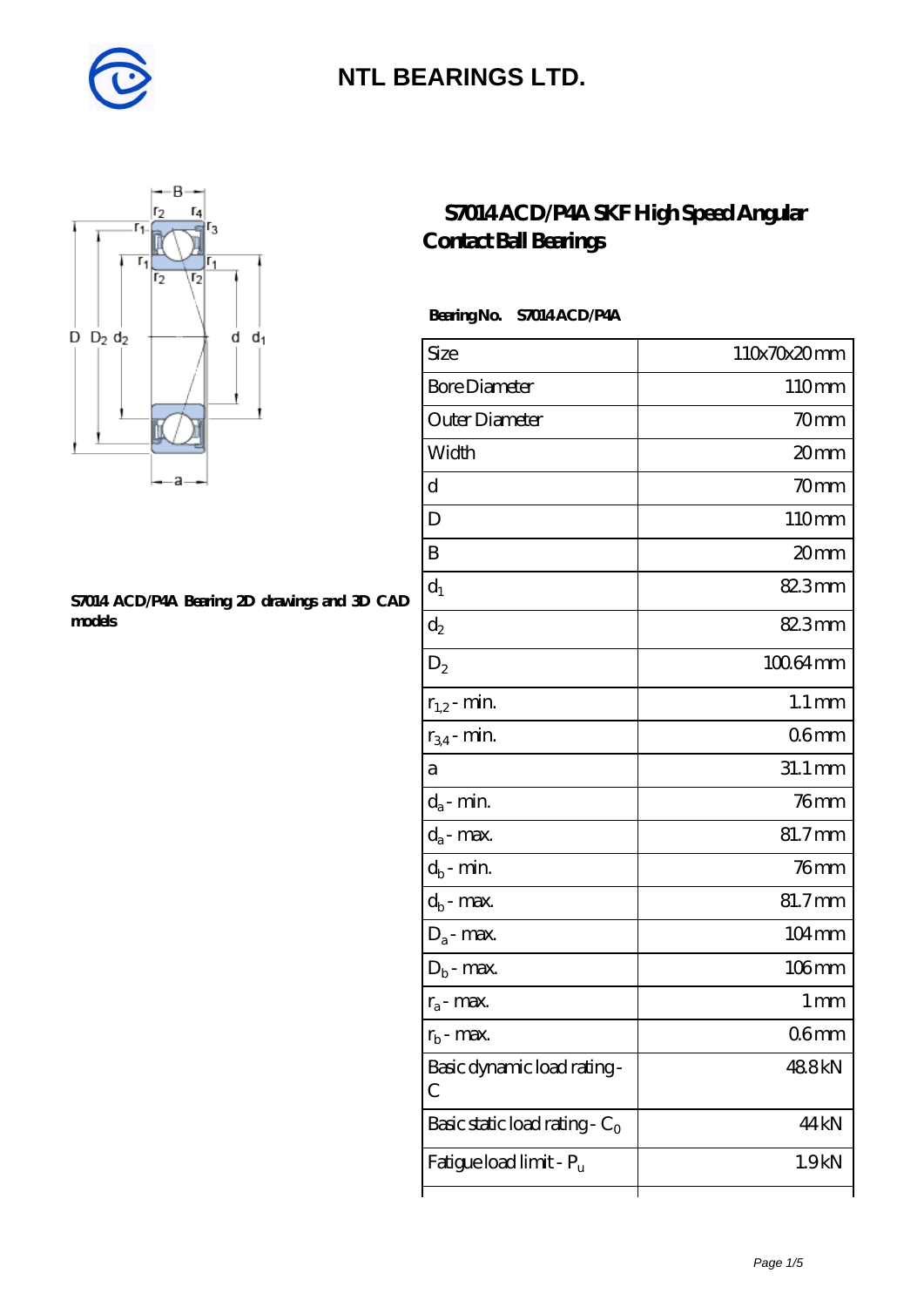

| Limiting speed for grease<br>lubrication | 11000r/min              |
|------------------------------------------|-------------------------|
| Ball - $D_w$                             | $127$ mm                |
| $Ball - z$                               | 19                      |
| Calculation factor - e                   | 068                     |
| Calculation factor - $Y_2$               | 0.87                    |
| Calculation factor - $Y_0$               | 038                     |
| Calculation factor - $X_2$               | Q41                     |
| Calculation factor - $Y_1$               | 092                     |
| Calculation factor - $Y_2$               | 1.41                    |
| Calculation factor - $Y_0$               | 0.76                    |
| Calculation factor - $X_2$               | 067                     |
| Preload class $A - G_A$                  | 300N                    |
| Preload class $B - G_B$                  | 600N                    |
| Preload class $C - G_C$                  | 1200N                   |
| Preload class $D - G_D$                  | 2400N                   |
| Calculation factor - f                   | 1.12                    |
| Calculation factor - $f_1$               | 0.99                    |
| Calculation factor - $f_{2A}$            | 1                       |
| Calculation factor - $f_{2B}$            | 1.02                    |
| Calculation factor - $f_{\chi}$          | 1.05                    |
| Calculation factor - $f_{2D}$            | 1.08                    |
| Calculation factor - $f_{HC}$            | 1                       |
| Preload class A                          | 191 N/micron            |
| Preload class B                          | 249N/micron             |
| Preload class C                          | 330N/micron             |
| Preload class D                          | 447N/micron             |
| Category                                 | Precision Ball Bearings |
| Inventory                                | 0 <sup>0</sup>          |
| Manufacturer Name                        | SKF                     |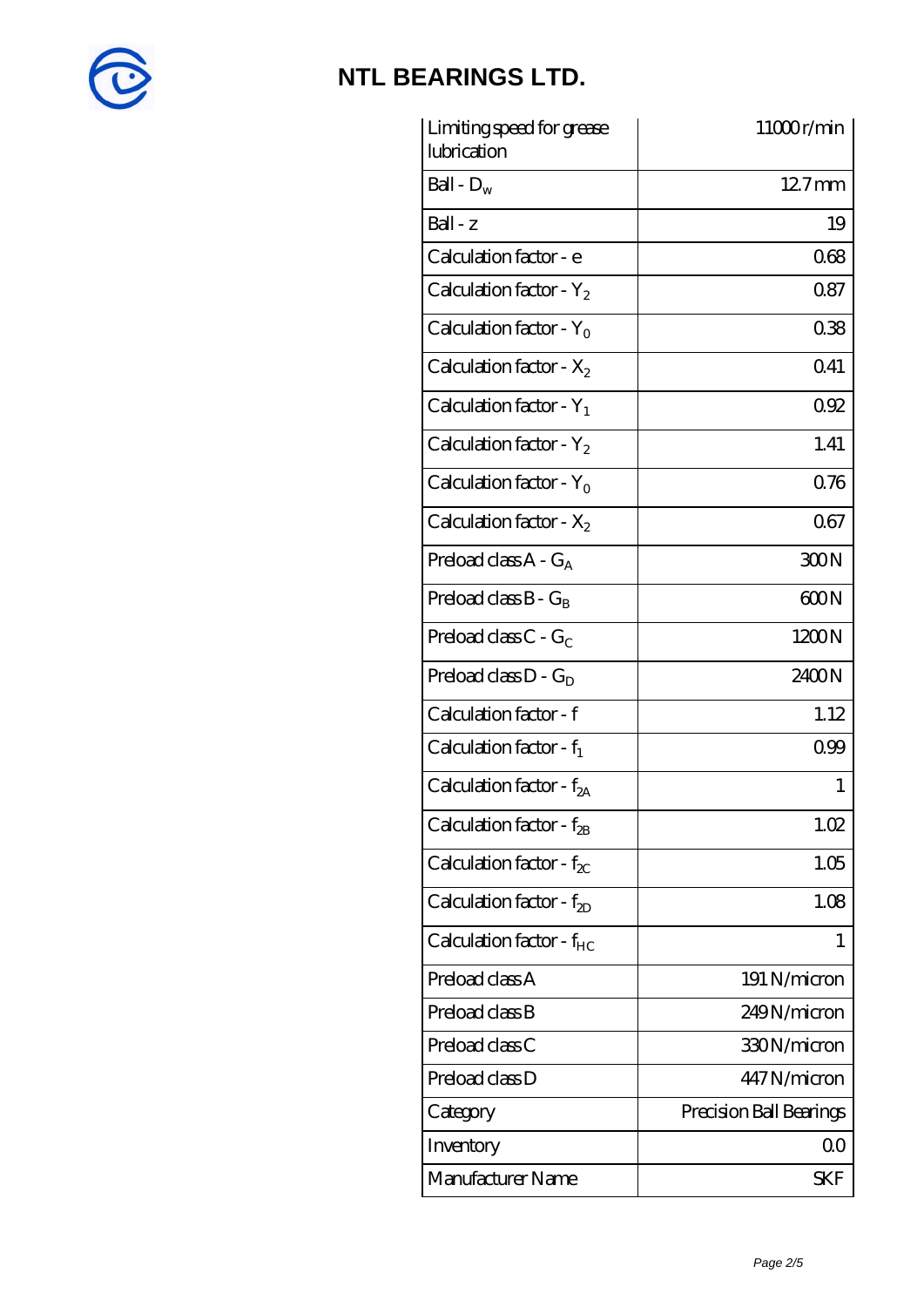

| Minimum Buy Quantity     | N/A                                                                                            |
|--------------------------|------------------------------------------------------------------------------------------------|
| Weight / Kilogram        | 0591                                                                                           |
| Product Group            | <b>BO4270</b>                                                                                  |
| Enclosure                | 2 Seals                                                                                        |
| Precision Class          | ABEC 7   ISO P4                                                                                |
| Material - Ball          | Steel                                                                                          |
| Number of Bearings       | 1 (Single)                                                                                     |
| Contact Angle            | 25Degree                                                                                       |
| Preload                  | None                                                                                           |
| Raceway Style            | 1 Rib Outer Ring                                                                               |
| Cage Material            | Phenolic                                                                                       |
| Rolling Element          | <b>Ball Bearing</b>                                                                            |
| Enclosure Type           | Non Contact Seal                                                                               |
| Flush Ground             | No                                                                                             |
| Inch - Metric            | Metric                                                                                         |
| <b>Other Features</b>    | Single Row   Angular<br>Contact   Super Precision                                              |
| Long Description         | 70MM Bore; 110MM<br>Outside Diameter; 20MM<br>Width; 2 Seals; ISO P4;<br>Single; Phenolic Cage |
| Category                 | Precision Ball Bearings                                                                        |
| <b>UNSPSC</b>            | 31171531                                                                                       |
| Harmonized Tariff Code   | 8482105028                                                                                     |
| Noun                     | Bearing                                                                                        |
| Keyword String           | <b>Ball Angular Contact</b>                                                                    |
| Manufacturer URL         | http://www.skf.com                                                                             |
| Manufacturer Item Number | S7014ACD/P4A                                                                                   |
| Weight/LBS               | 1.301                                                                                          |
| Bore                     | 2756Inch   70Millimeter                                                                        |
| Width                    | 0.787 Inch   20 Millimeter                                                                     |
| Outside Diameter         | 4.331 Inch   110Millimeter                                                                     |
| $d_1$                    | 82.3mm                                                                                         |
|                          |                                                                                                |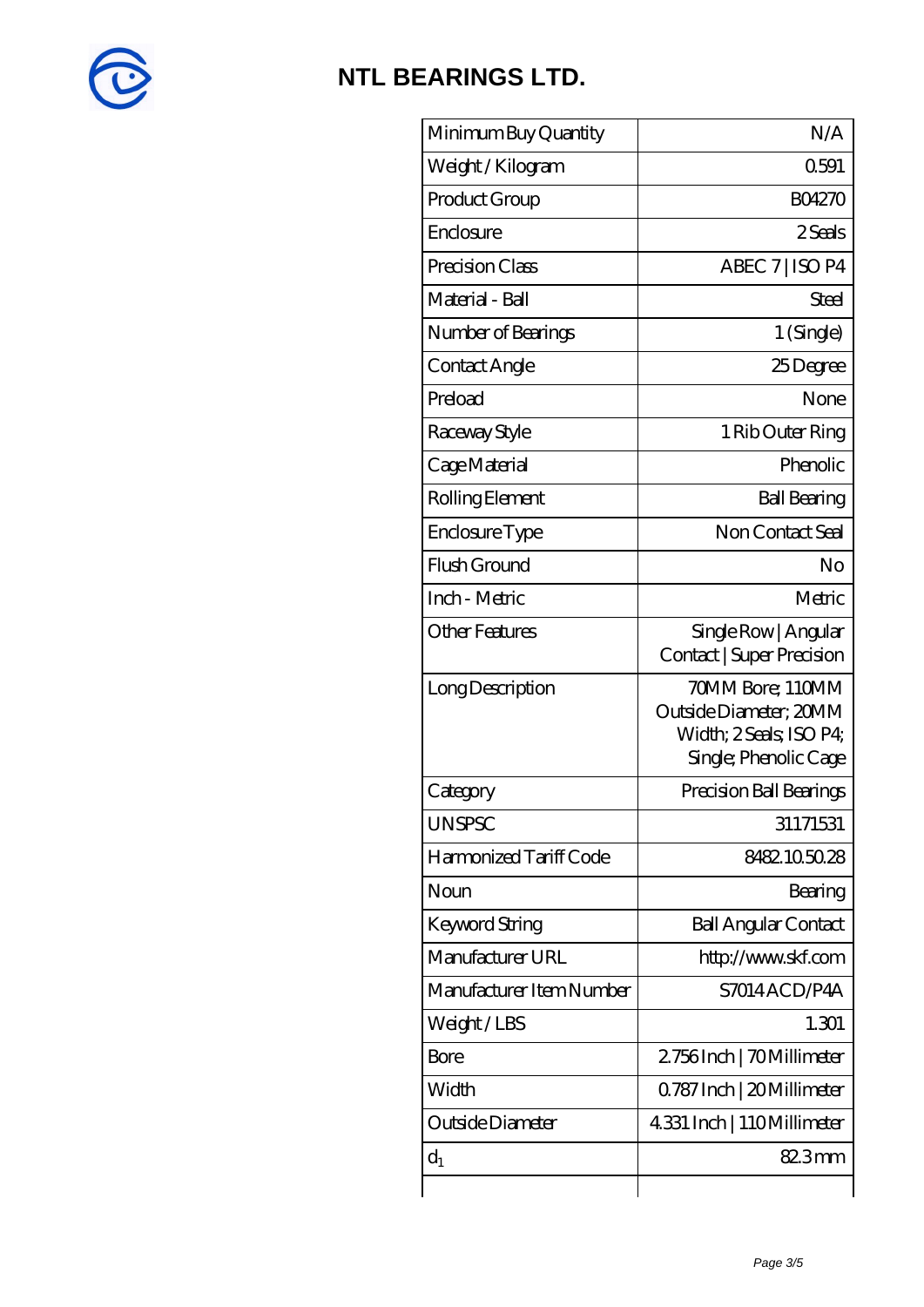

| $\mathrm{d}_2$                             | 82.3mm              |
|--------------------------------------------|---------------------|
| $D_2$                                      | 10064mm             |
| $r_{1,2}$ min.                             | $1.1 \,\mathrm{mm}$ |
| $r_{34}$ min.                              | 06 <sub>mm</sub>    |
| d <sub>a</sub> min.                        | $76$ mm             |
| $d_a$ max.                                 | 81.7mm              |
| $d_h$ min.                                 | $76$ mm             |
| d <sub>b</sub> max.                        | 81.7mm              |
| $D_a$ max.                                 | $104 \,\mathrm{mm}$ |
| $D_{b}$ max.                               | $106$ mm            |
| $r_a$ max.                                 | 1 <sub>mm</sub>     |
| $r_{\rm b}$ max.                           | 06 <sub>mm</sub>    |
| Basic dynamic load rating C                | 488kN               |
| Basic static load rating $C_0$             | 44 <sub>kN</sub>    |
| Fatigue load limit Pu                      | 1.86kN              |
| Attainable speed for grease<br>lubrication | 11000r/min          |
| Ball diameter $D_w$                        | 12.7mm              |
| Number of balls z                          | 19                  |
| Preload class $A G_A$                      | 300N                |
| Static axial stiffness, preload<br>class A | 191 N/μ m           |
| Preload class $BG_B$                       | 600N                |
| Static axial stiffness, preload<br>classB  | 249N/µ m            |
| Preload class C $G_C$                      | 1200N               |
| Static axial stiffness, preload<br>classC  | 330N/µ m            |
| Preload class $D G_D$                      | 2400N               |
| Static axial stiffness, preload<br>class D | 447N/μ m            |
| Calculation factor f                       | 1.12                |
| Calculation factor $f_1$                   | 099                 |
| Calculation factor $f_{2A}$                | 1                   |
|                                            |                     |